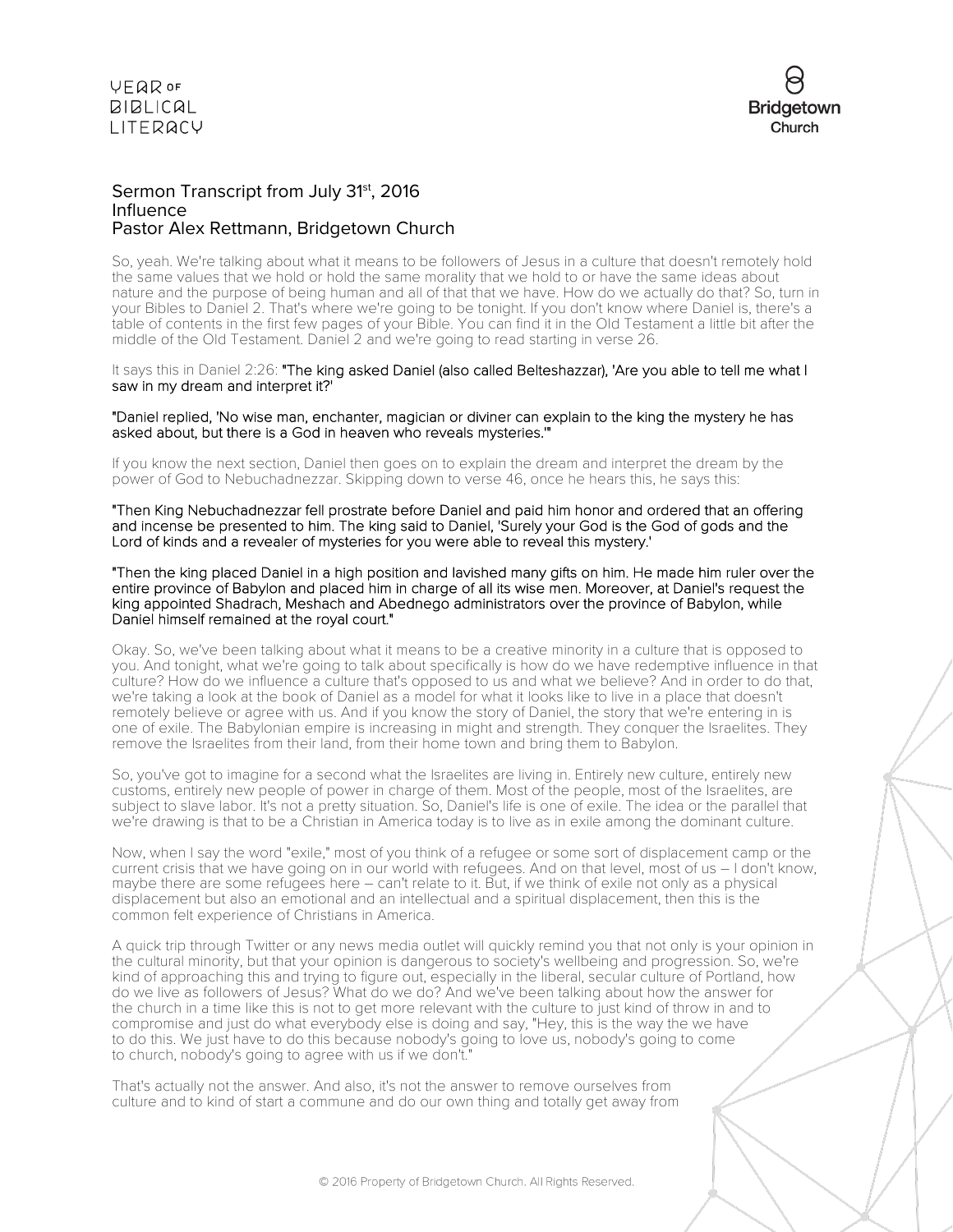

culture as a whole. But, the answer is to be a creative minority within the culture that uses their position to influence. How do we use our position as Christians to influence? And this is what we see with Daniel. He's not compromising in the palace. He's not eating the food or sleeping with the women. He's not believing the Babylonian myths. But, not only is he not compromising, he's influencing the power around him.

The story of chapter 2, which is the one that we're looking at tonight, is this: basically, King Nebuchadnezzar, the king of the Babylonians, can't sleep because he just had a horrible dream. And in this dream, all the things that he held dear, his kingdom, his empire, are crushed in this dream. So, he wakes up in a panic and anxiety and he asks, "Is there anybody in this kingdom who is wise enough to be able to tell me what my dream is and then interpret it?"

So, the wise men come before him and they say, "Listen, O king. We can interpret your dream, but you have to tell us your dream first."

And he says, "No, no, no. That's not how it works. You have to tell me my dream and then interpret it and then I know that you're not just making it up."

And the wise men can't do it. So, here's what the king does. In anger he says, "Fine. Kill all of the wise men in the country. Kill them all."

So, he sends out this decree. Well, here's the problem: Daniel has risen to the ranks of one of the wise men. He's one of the elite within the society. So, at one point a man comes to Daniel and he says, "The king wants you dead. We're going to kill you."

It says that Daniel buys a little bit of time. He says, "Hang on. God will reveal to me what the king's dream is and the interpretation."

So, rather than Daniel seeing this is a time to despair, or throws his hands up and just says, "Well, this is just exile. Of course I'm going to do and despair," he sees it as an opportunity to influence by displaying the power of God. Incredible story. So, what I want to look at tonight is specifically how Daniel, in the position he's in as an exile, influences this mighty river of culture that is Babylon. How this teenager influences the entire empire who's just conquered him. It's so unlikely. But, if we want to do the same thing, if as followers of Jesus we don't want to just live on the margins and we don't want to just compromise and do what everybody else does but we actually want to make a difference in the culture for the betterment of God's Kingdom, we have things to learn from Daniel tonight.

So, if you're taking notes, the first thing that we can learn from this chapter is that Daniel wins the battle for his identity. Write that down. Daniel wins this battle for his identity. The way that Babylon conquers is totally brilliant. Rather than with just pure military might and political might coming into a country and subjecting everyone to slave labor and just marginalizing everyone, they actually take their narratives and their creation stories and their myths and they educate the leaders of that conquered culture so that their leaders of that culture will then influence the culture. Because, as the leaders go, so go the culture.

So, this is actually nothing that's new. I remember, as I was thinking about this, I was like, "Oh my gosh. That's exactly what happened with Spain and South America."

So, when Spain comes to South America to conquer South America – I lived there for four months and studied the history – one of the primary ways they conquered the culture wasn't through military might, though that was part of it. They conquered South America and Central America and the Caribbean through teaching their narrative to the people.

So, for example, the Incan people's primary god that they worship is Pachamama. Pachamama is the mother of the earth, and they would often draw pictures of mountains with faces and worship the mountain. The mountain is god. In fact, if you go to Cusco, Peru – which is an awesome place, you should go there – most of the old, ancient dwellings are built in a trapezoidal shape to symbolize and give remembrance to mountains; an ode to Pachamama even within their architecture. So, these Spanish Catholics come in and they start conquering these people groups and they realize that actually, what conquers better than force is religion. It's shared ideas.

So, here's actually a photo from a Catholic place of worship in Bolivia. This is Mary, right,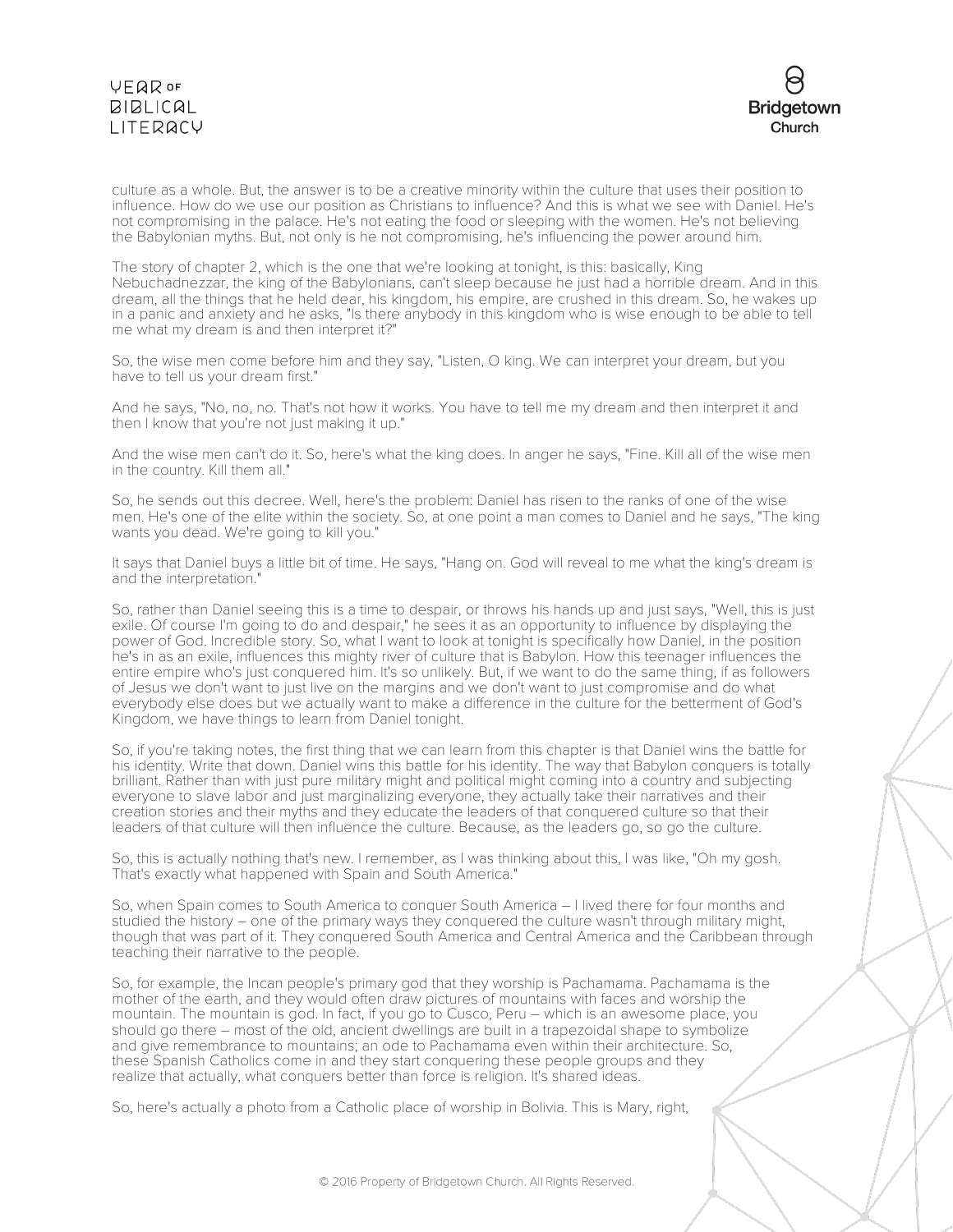

in the middle. And either she's wearing a huge dress or something's going on, right? You look at that and you're like, "What is Mary in? That's weird."

So, Mary is this mountain. Why is Mary a mountain? Because, if they can influence the beliefs of these people and say, "Actually, Pachamama is Mary, so you should worship Mary," then they can control them. They've changed the narrative that they believe about who is God and what God's like. So, they're able to then influence them. And this is exactly what's going on with Daniel in Babylon. They have changed his narrative. Daniel is picked as a smart cultural influencer and the king says he will get a three-year education in Babylonian literature, the narrative, the wisdom and their myths. And the goal of it is that he would then go and evangelize the Israelites with these new ideas and these new beliefs.

Here's just one example of one thing that he would've learned that would've shaped him. One of the stories that he would've learned is the "Enuma Elish." The Enuma Elish is the Babylonian creation myth, and it would've been read every year during the Akitu festival. Not only that, but this is something that he would probably learn to memorize. The myth goes something like this. This is something that he would be learning: before the dawn of history – sorry, I always think that's funny to say. Because, if you've ever seen "This is Spinal Tap," they have a song that begins, "Before the dawn of history."

### It's like, "When was that?"

So, anyway, a long time ago, where salt water and fresh water meet, there's silt. Okay? And out of this silt arise these gods. These gods get in an argument. One of the gods, named Marduk, starts a fight with Tiamat. I think we have a picture right here. So, on the right, Marduk. On the left, Tiamat. They begin to fight over control of who will be more powerful. Well, Marduk wins and he cuts Tiamat's body in half and one half he uses that body to create the earth and the other half he uses that part of the body to create the sky. Now, there's a lot of carnage and blood and mess and a he realizes, "It's going to take a lot of work to clean all of this up and to make the earth a place that's awesome for the gods to dwell."

So, out of that need, he makes humans. Here's a direct quote from the Enuma Elish:

"My blood will I take and bone will I fashion. I will make man that man may. I will create man who shall inhabit the earth that the service of the gods may be established and that their shrines may be built. Together, humans shell be oppressed and unto evil shall they live."

So, think about this. In the Babylonian creation story, Marduk, this master God, creates human beings to be easily manipulated slave labor to do the work of the lower gods. And then, to make sure later on in the story that the gods don't have to pollute themselves with too much interaction with these human slaves, he makes high priests and kings and ladies of the court and people of the elite class to be image-bearers of the gods from the blood of another god. So, you've got to imagine Daniel comes into the halls of power, he comes into the palace, and they say, "We have a new creation story for you to believe. This is the true one. There are actually two types of people. There are the elite, who the gods tolerate and who are made in the god's image, and there are those who are lower human slaves who were made to serve the elites and the gods. Believe it."

That's a fascinating story, but it's not just a story. The reason why Daniel spent three years learning it is that the narrative that you believe about who you are and where you came from will shape who you become and where you go. The narrative that you believe will shape who you are and where you go. And you've got to think about this. He enters the royal palace and they're saying, "Hey, man. Listen. Everyone else? They're all servants. They're slaves. Take advantage of them. But you, man, you're an elite. Live like it. Eat this. Enjoy this. Drink this. You're an elite now. You're on of us. So, you have to imagine, here's a young man who has this conflicting narrative within him. Because, the Genesis story is also something that he's memorized and the Genesis story says that God creates not out of violence but out of the overflow of love and relationship and that He makes all human beings in His image; not just a select few. And that He creates human beings not to be cheap slave labor, but to rule and reign over His creation.

Now, that's pretty different. Right? That's completely different than the Babylonian myth. Not only that, but Daniel is steeped in the prophetic literature of Israel and He has the promises of God bearing down in his mind and in his soul. Like, think about this. This is in Deuteronomy 30. This would be something that he would've known as he's hearing this Babylonian myth. It says this.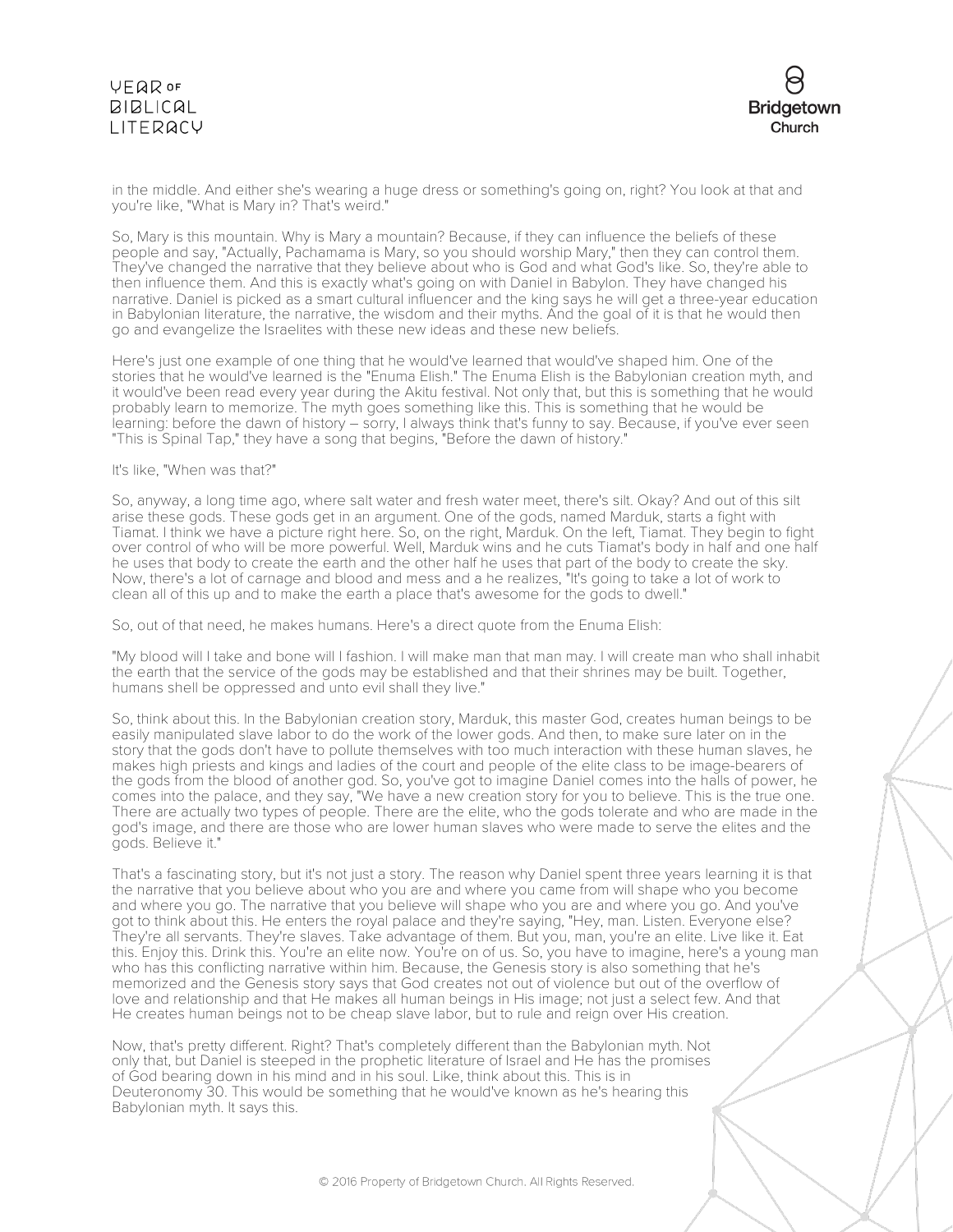

Deuteronomy 30:4: "Even if you have been banished to the most distant land under the heavens," – that's probably how he feels – "...from there the Lord your God will gather you and bring you back. He will bring you to the land that belonged to your ancestors, and you will take possession of it. He will make you more prosperous and numerous than your ancestors."

So, there's Marduk and his story and then there's this one and he's torn. Then there's Genesis 49 which is a direct prophecy about his people group; about Judah.

#### It says this: "Judah, your brothers will praise you; your hand will be on the neck of your enemies; your father's sons will bow down to you. The scepter will not depart from Judah, nor the ruler's staff from between his feet."

And you've got to go Daniel's like, "Really? Because it seems like the ruler's staff has departed."

Right? But, we see that Daniel, because he doesn't compromise, what that shows us is that he took these promises to heart and he lived on him. He chose to live in the promises of God rather than the cultural narratives of his day that were telling him who he really was. So, he wins this battle for identity by believing what God said about him rather than the cultural narrative. Okay. So, he knows who he is. Point number one. How do you influence? You have to know who you are. Daniel knows who he is. He doesn't let go of it. He knows who he is. But, how do you then move to influence? How do you move to influence?

Well, we also see Daniel living – second point – in cultural and spiritual excellence. As you read through the book of Daniel, you see this guy living in cultural and spiritual excellence. Once of the primary themes within the life of Daniel is his ability to move within the culture in the halls of power so freely. If you want to read, look down at Daniel 1:17.

### It says this about Daniel: "To these four young men God gave knowledge and understanding of all kinds of literature and learning."

So, God's helping them learn these things.

#### "And Daniel could understand visions and dreams of all kinds."

Fascinating. So, not only does he understand the literature and the cultural narrative, but he also has this spiritual ability to understand dreams and interpret visions. Both. Really, really cool stuff. Then it says this in Daniel 1:18. I love this.

"At the end of the time set by the king to bring them into his service," – which was the three years of indoctrination in the Babylonian myths - "the chief official presented them to Nebuchadnezzar. The king talked with them, and he found none equal to Daniel, Hananiah, Mishael and Azariah; so they entered the king's service. In every matter of wisdom and understanding about which the king questioned them, he found them ten times better than all the magicians and enchanters in his whole kingdom."

Wow. So, actually, if you look at this, Daniel and his friends, they paid attention and they studied. They didn't say, "Oh, screw it. We hate Babylon. We're not going to actually learn their garbage."

They learned it. They understood it. God helped them do that. They sought to be excellent culturally. Another example that we have is how he speaks to the king when he has to give the king a negative judgment. So, God is, in chapter 4, giving the king of Babylon a negative judgment about his kingdom. And Daniel says this.

He says, "O great king, if only this was for your adversaries."

What is that? Well, Daniel knows how to speak to royalty. He knows how to speak their language. He understood their literature. He's tasteful in the way that he communicates. But, not only that, he has this spiritual excellence. As you read this story, it's incredible. He interprets dreams on several different occasions. He has a level of boldness in this place of power that just doesn't come from humans. Incredible level of boldness. He's saved, at one point, from lions' mouths. He doesn't get eaten by these lions. It's this great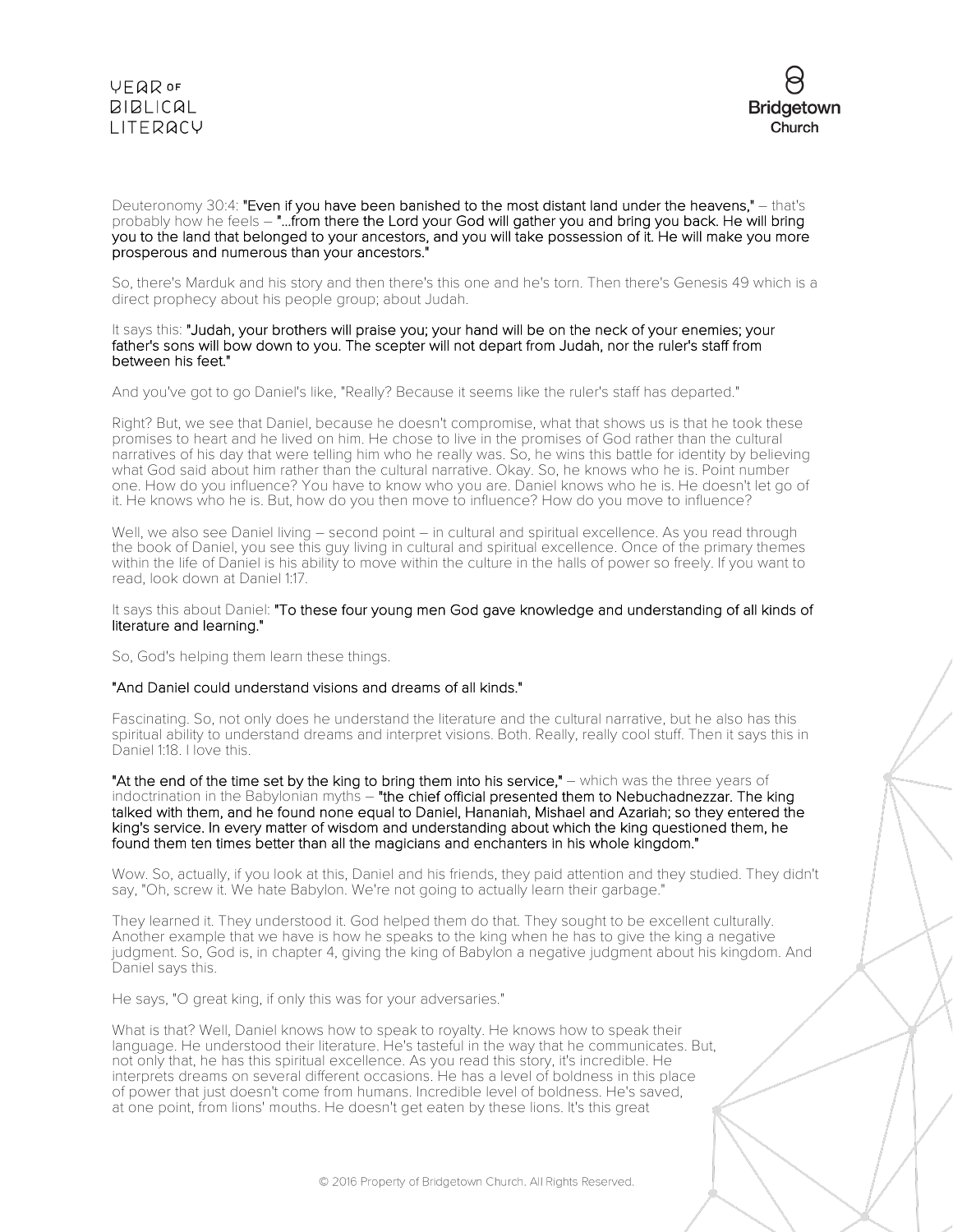

miracle. He steps into a fire and he's not burned, though other people around him die from the fire.

It's just, "What? How? What kind of anointing is on this guy's life? It's an incredible situation."

Now, some of the most powerful stories in the Bible – and I actually had a list of them and I was going to share them with you, but I'll just let you go discover them like Paul and Esther and Joseph. Some of these powerful stories in the Bible are about people who had the intellectual and social ability to speak to the culture and they dripped with the power and presence of God. They were just constantly spending time in God's presence, and it changed everything.

So often we see, within our own Christian culture, that it's an either/or. Either you're a smart Christian or you're a feeling Christian. Right? Either you're smart or you're feeling. Not both. But, if you want to influence, you have to be both. But, Paul is another great example. At one point – actually, it's really cool. So, this big, stained-glass window, right up here, if you look up, there's this guy teaching this group of people. That's Paul in Athens. And at the bottom it says, "For in Him we live and move and have our being."

That's not a quote from the Bible, that's a quote from a Greek philosopher that's quoted in the Bible. And Paul is speaking with these men in this moment in Athens. He is teaching them that they can find God even within their own culture. He says, "I see you have a statue to an unknown God. Let me tell you who that is. This is your creator. For, even as your poets have longed for and said, 'In Him we live and move and have our being.'"

So, Paul had this incredible cultural sensitivity and had this incredible excellence even within the culture and the literature of the places where he went. But then, it was so fascinating, the next chapter in Acts he goes to Corinth. In Corinth, if you flip over to 1 Corinthians, as he writes a letter to the church of Corinth after having visited them, he says, "I didn't come only in the wisdom of man, but I came in the power of God, for I saw it for your faith not to be based in human wisdom but to be based in Christ and Him crucified, which is the power of God to save."

So, he, in different situations, both coupled excellence culturally to open the doors of power but then also spent time within the presence of God learning what God would say and what God would have for this people group that he could share it with them. Just an incredible, incredible person. And Daniel's the same way. He takes the time to be excellent intellectually and spiritually. And, because of that, he's welcomed into influence and position. He spends time learning the culture. But, ultimately, he isn't changed by it because he spends even more time in prayer and recalling the promises of God over his life.

Okay. I can see some of you are falling asleep. You shouldn't be. It's wrong. Don't fall asleep in church. People sleep and like, I can see you. It's awkward. I go home at night and I'm like, "Why are they sleeping while I'm talking?"

So, what are our takeaways from this? What can we take away? What does this mean for us as followers of Jesus, 21st century, living in Portland, Oregon in this incredible contentious time? There has been other contentious times in history, but, for most of our lifespans, this has been one of the most.

Our first takeaway is this: who are you? Who are you? The first thing that we need to think about as a creative minority is who we are. It's super basic. But, without thinking about our identity, think about this: Daniel, he's drunk every night. He's sleeping with a new woman every day. He becomes a careless aristocrat as his heart is lead astray after Marduk if he doesn't know who he is.

So, if you want to influence in the places where you live and you work, then your identity matters more than anything else. Who are you? You know, I wondered as I studied this past week as I was looking at this passage, "How could these teenage boys say no to the very things teenage boys long for most?"

"You can have sex with whoever you want."

Fourteen years old. How do you say no to that?

"You can eat whatever food you want. This is like a fourth dimension. You thought food was like that? No. It's like this. Come and taste. All the drink you could ever want. You want to get drunk? Have a good time? Go for it."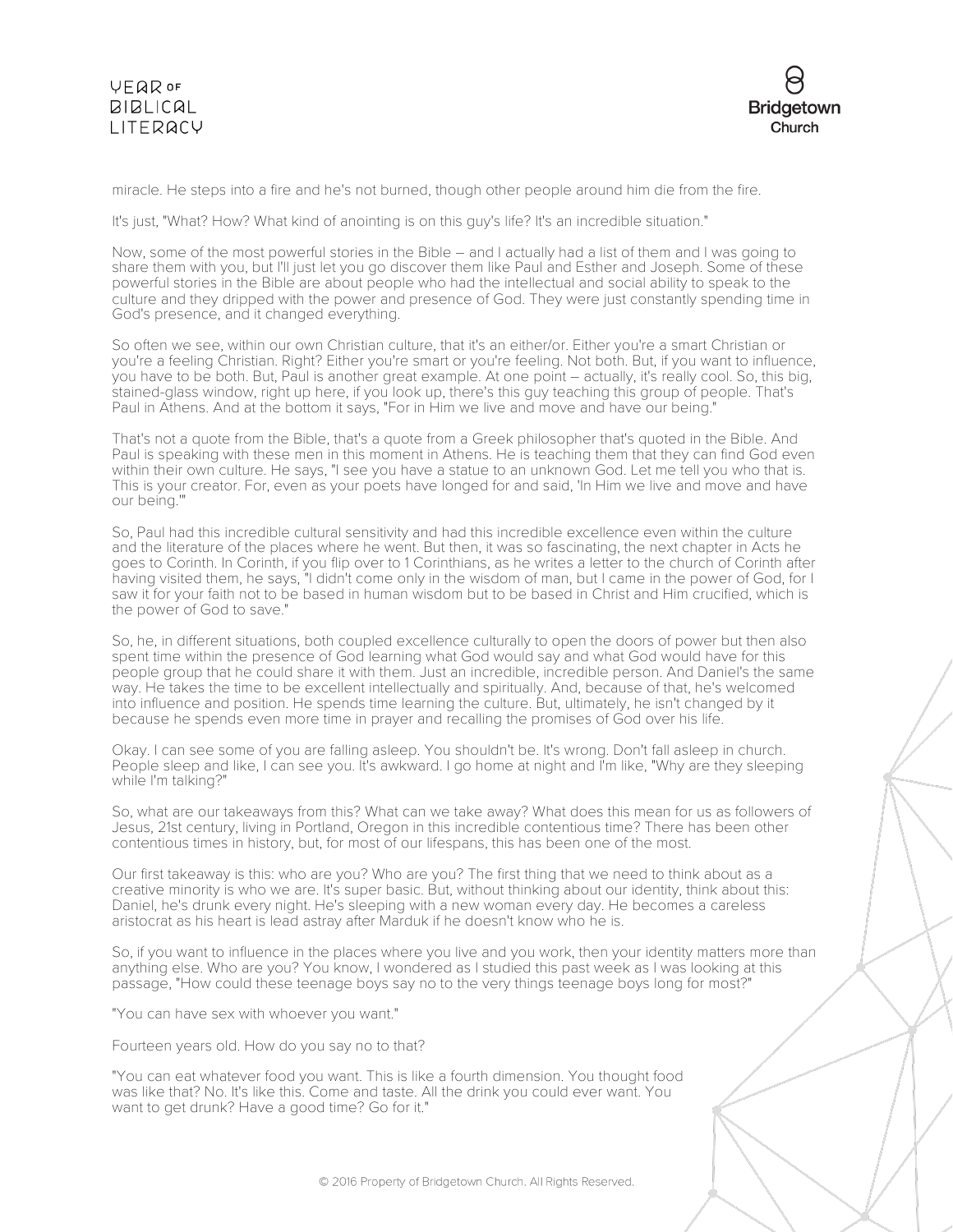

These are all the things that teenagers fall for in our culture. How are these guys able to say no? The reality is is that when you read their story, you realize that these boys had something that they were living in that was better than what Babylon had to offer. They were living in a reality that trumped the reality of the palace in Babylon. You see, these boys are rooted in Israel's story and we're rooted in Israel's story. So, we need to think about this. One of the primary identity texts in the story if Israel is Genesis 15. You've never thought of it before, but it is.

Genesis 15. Some of you guys know Genesis 15. If not, write that down and go read the story later. It's just an awesome part. It's like foundational for what it means to follow Jesus. But, in Genesis 15, there's this incredible moment. Abraham is an old man. Abraham can't have kids, okay, because he's too old. Once you get to a certain age, things don't work the way they used to. He can't have kids. That's his reality. That's what he's living in.

God comes to him and God says, "I've got a new reality for you. Here's the new reality: you're going to have kids."

Okay. So, at this point, Abraham has two realities presented to him. He can believe reality one. Reality one is: "I'm old. My wife is old. All of the miscarriages we've been through. All of the pain. All of the sleepless nights. All of the tears. This is our reality. We are not the kind of people who have kids."

Here's the other reality: God says, "You are the kind of people who have kids and you're going to have kids and you're going to be the most famous man ever. You're going to be huge."

Which reality do you believe? Which reality do you believe? And Abraham in that moment says, "I believe reality number two that what You said, God, is true." And do you know what the next phrase is? Right after that it says, "And it was counted to Abraham as righteousness."

So, you thought righteousness was going to church. You thought righteousness was reading your Bible. You thought righteousness was praying a bunch. Nope. Righteousness is when you have two realities. One reality: "This is just the way things have always been. This is just who I am. This is just my situation. It's just reality.

And God comes in and He says, "Actually, there's another reality I have for you to believe."

When you believe God's reality, you're righteous. That's powerful, isn't it? I love it. Charismatics in the building. So good. So, this is huge. You just heard something that's so huge it could change your entire life. This is so big. What these boys are doing is they're saying, "We have one reality and it's that we're exiles and we live in the palace and we're being indoctrinated and all these pleasures are being thrown at us. And we can choose to live in this, but we know that we're the kind of people who are created to influence cultures regardless of how big they are."

Which reality do you choose? They choose another reality. And do you know what it is? It's right relationship. It's righteousness. And this entirely, because they live this way, because they said, "We're the kind of people, our identity is the kind of people that believe God's reality over what's sensible."

Because they live that way, it entirely changed the way they saw Babylon. It moved them from potential compromise to influence because they knew who they were regardless of what the culture said about them. Okay. Here's where it gets practical. Because so many of you are sitting here right now tonight and you're hearing this and there's a voice, you don't know whose voice it is. It sounds like yours. It must be. I don't know. There's a voice in your head that says this: "Influence? Are you serious? You've got to just survive."

There's a voice that says, "Okay. You will never stop compromising because you said you wouldn't do that thing last Sunday and then look at your last week. You did that thing over and over and over again. So, it's just who you are. You're the person who compromises."

Or, here's another voice: "You aren't the kind of person who changes things because you're not really worth anything."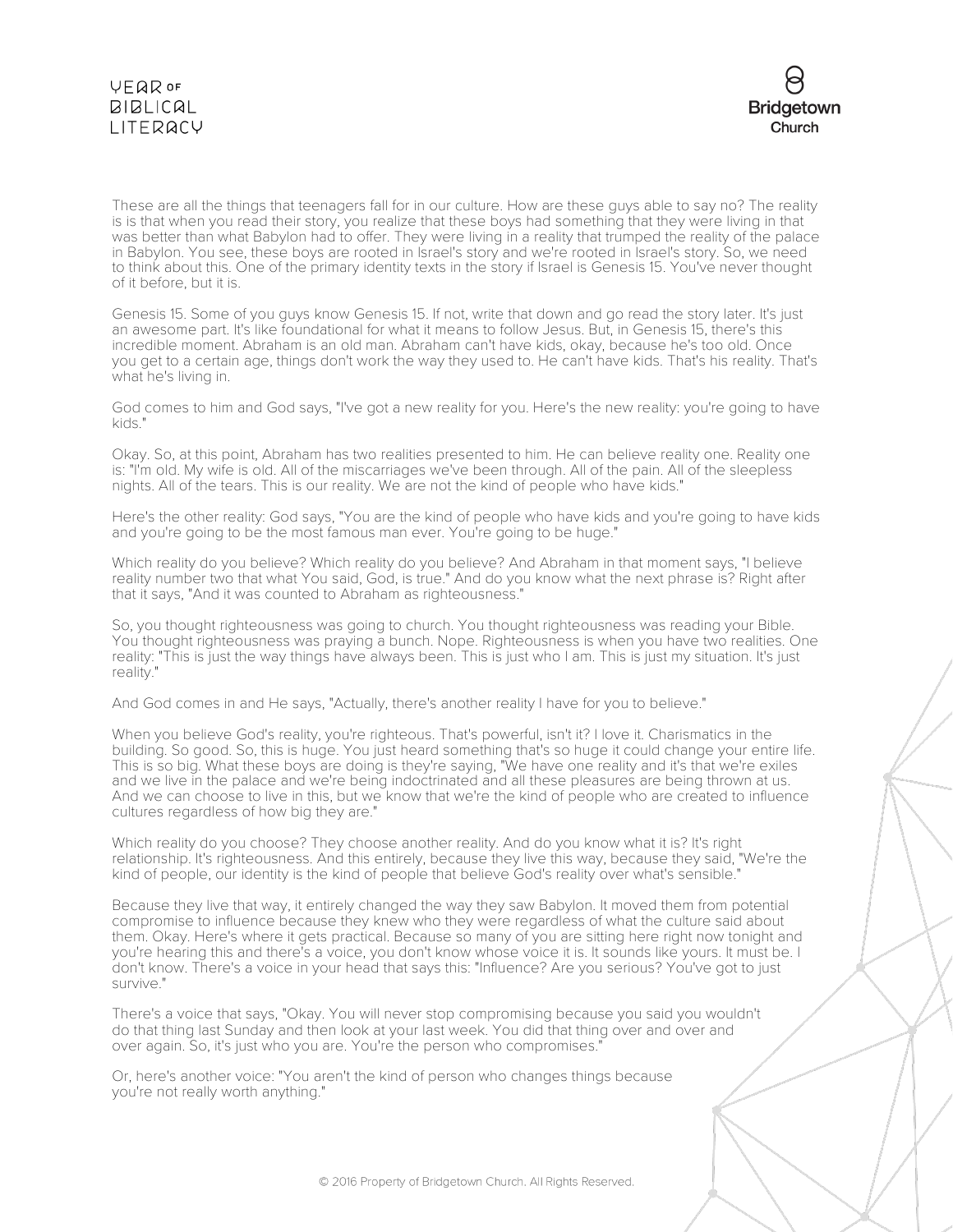

Okay. There's a voice in all of us that tells you a version of the way that things are, and here's the catch: what you think about yourself only becomes reality when you agree that that voice is true. Okay? So, if you disagree with that voice, it doesn't become your reality. See, because Jesus says this: "You will know the truth and the truth will set you free."

Another way you can translate that word "truth" in Greek is "reality," because the word in Greek means "truth as it pertains to reality." Okay? So, another way you could say this is: "You will know reality and reality will set you free."

So, whichever reality you agree with, that's the reality that you're going to live in. And, if you're sitting here tonight and you're like, "Yeah, actually. My life doesn't feel that free. I kind of feel like I'm in a prison of whatever it is," then you've agreed with the wrong reality; you've agreed with a lie. Okay. So, most of us sitting here, we have the voices of our parents, and our friends, and our enemies, and the music we listen to, and the media that we take in, oh, and that guy Satan telling you what's true about you; giving you a lie about what reality is actually like.

And because of that, most of us are the sum total of what we think other people think we are. It's our perception of their actions and their thoughts towards us. So, we're held in this prison and we make decisions based upon what we think that other people think about us. Okay. When you live this way, this is called living in the fear of man. Many of you are living in this tonight. There was a prophetic word before this gathering that said, "God wants to move our church from the fear of many to valuing the presence of God."

Those are mutually exclusive. You can't live in the fear of man and value His presence. You've got to pick. Because, they're two different realities. One reality says, "This is who you are and it's what everybody's always said about you and it's just true. Believe it."

God says, "In my presence, I reveal mysteries to you and I tell you who you really are."

So, which one are you going to believe? We need to know what God thinks about us because, as Christians, we believe that His reality is the right one. So, here's what I want to do. I want to read just a few things. I'm not even making this up. I could just sit here and share with you guys about how awesome you all are, but I'm not making this up. This is what Jesus says about you. So, write these down because I'm going to go quick.

Okay, John 15:15. This is what Jesus says about you: "I no longer call you servants, because a servant does not know his master's business. Instead," – this is awesome – "I've called you friends, for everything that I learned from my Father I have made known to you."

Okay. How many of you wake up in the morning and you say, "Friend of God? Feels good." You're laughing because you don't. Because, instead, do you know what you've said? "No. This is just the reality of my life. It's like I suck."

But, instead, God's like, "No. Actually, you're my friend. And you know what I do with friends? I tell them secrets. I tell them about what I'm doing. I tell them about how I'm moving. I tell them about who they are. And this is who you are. You're a friend."

But, you wont' live like a friend if you don't believe that you're a friend. Okay? That's just one. Let's go to another one. This one is awesome. This is in 1 Peter 2:9. This is true about you. I don't know if you've thought about it.

"You are a chosen people," - God had a choice and He chose you - "a royal priesthood, a holy nation, God's special possession, that you may declare the praises of him who called you out of darkness into his wonderful light."

How many of you wake up in the morning and you go, "Feels good to be a holy priest." I know that Jacob does. I know you do. Jacob's one of my best friends in the whole world and he's always telling me, "Dude, you're like a chosen people. You're a holy priest. Have you ever thought about that?"

I'm like, "I don't know. But, you think about that all the time. I should start thinking about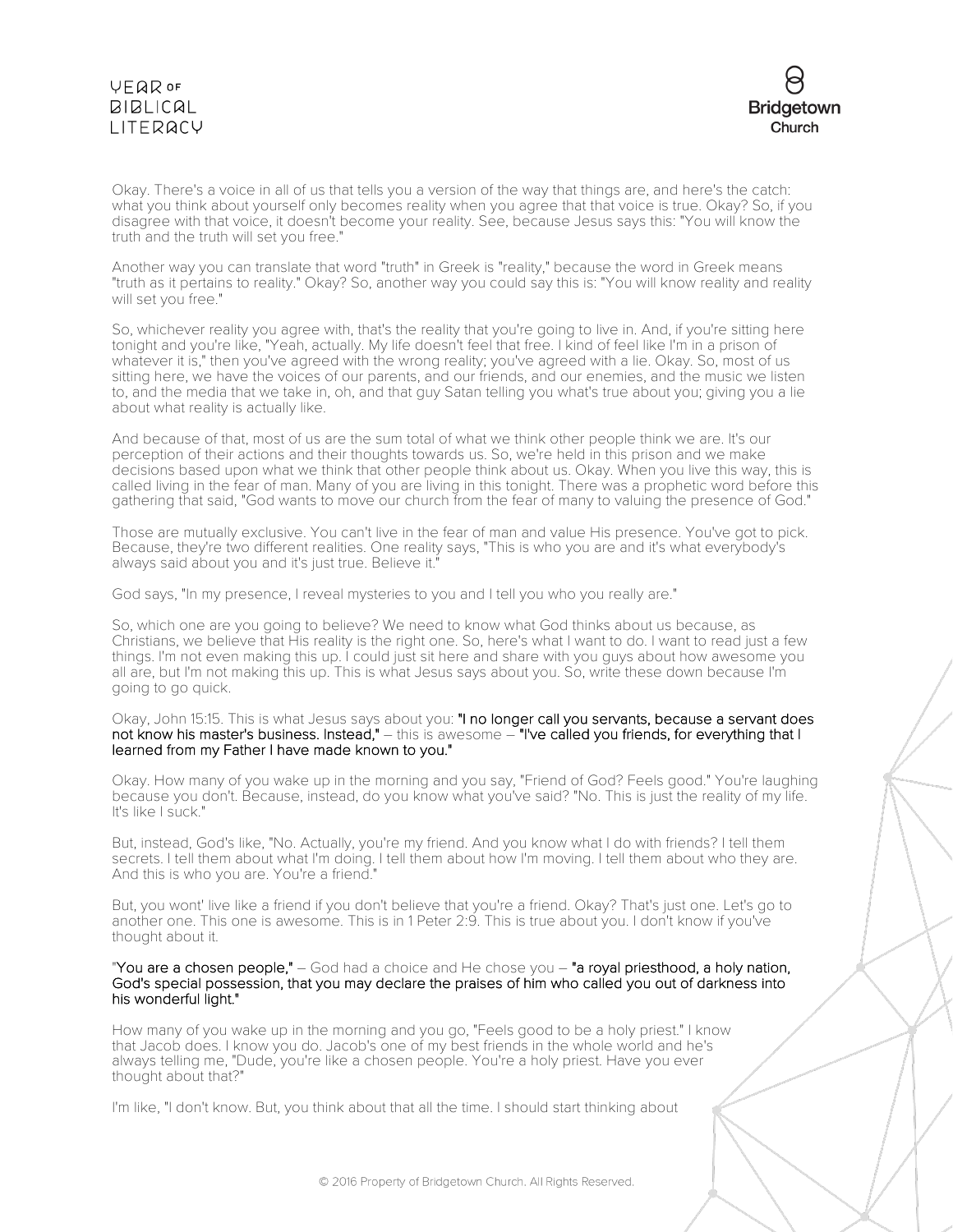



that, because that's what's true."

Here's another one. 1 John 3. This is like the best. I love this one.

#### 1 John 3:1: "See..." – he wants all of you guys to see – "...what great love the Father has lavished on us, that we should be called children of God! And that is what we are!"

You're a child of God. See, you thought you were a product of what your parents did and what their parents did. No. You're not a product of that. You're a product of God. You're a child of God. You're His offspring. When have you thought about that? Let's go old school, because I just want to show you. It's not just the New Testament. Let's go Genesis. Throw it back. Genesis 1. This is good. Genesis 1 is so awesome.

Genesis 1:27: "So God created mankind in his own image," - whose image are you created in? God's. Wow. That's crazy.

### "In the image of God he created them; male and female he created them. God blessed them and said to them, 'Be fruitful and increase in number; fill the earth and subdue it."

Here's the keyword: "Rule over the fish in the sea and the birds in the sky and over ever living creature that moves on the ground."

Okay. So, at the very start of the Bible which is kind of unpacking what it means to be human, what does it mean to be human? You were made to rule. Most of you sitting here are like, "Really?"

Okay. You need to let go of the voice in your head that's telling you about reality and believe what God says to be true about you. This is what Daniel understood. Daniel had a vision for what it meant to be human that it means we're royalty. We're made for influence.

When I lived in South America, I was pretty young. I was 19. So, I don't know, some of you guys have traveled. I was there for four months. It wasn't a super long time. But, I was horribly homesick most of the time and I just remember there being so many moments where I'd lay in bed and I just would say to God, "I know that You're with my right now, because I can sense Your presence. But, if I get out of this bed and You don't go with me, if You stay in bed today, I'm going home."

There was this song that I was listening to over and over and over again that Josh White actually wrote. It's just a great song. One of the refrains in it just says, "He will walk with me, He will walk with me."

Sometimes you'll be reading the Bible and you'll go, "Oh my gosh. This thing is jumping off the page to me. That's cool."

It's not just cool. That's a promise over your life that you've got to take hold of. So, I'm listening to this song and it keeps saying, "He will walk with you."

God's like, "That's a promise over your life, while you're here in Bolivia, is that I will walk with you. That's what I'm promising you."

So I remember I just took a sharpie and, right next to where my head laid on the pillow I wrote, "He walks with me."

There probably wasn't a day that went by where I didn't roll over and read that or lay on my bed and just look at that and say, "That's true." Because there were so many different circumstances and things that were going on in my life and at that time that would want me to believe that I'm the kind of guy that God's forgotten about or I'm the kind of guy who God doesn't walk with. And every time I looked at that what I was doing is I was taking hold of the promise that He had over my life that I'm the kind of guy that God walks with.

What are the promises over your life? When you read the Bible and something jumps off the page to you, take that to heart. Own it. You are a son and daughter of a king. You are royalty. You are coheirs with Christ. When you get that and you believe that then you start to live that way. Some of your lives are filled with depression and filled with the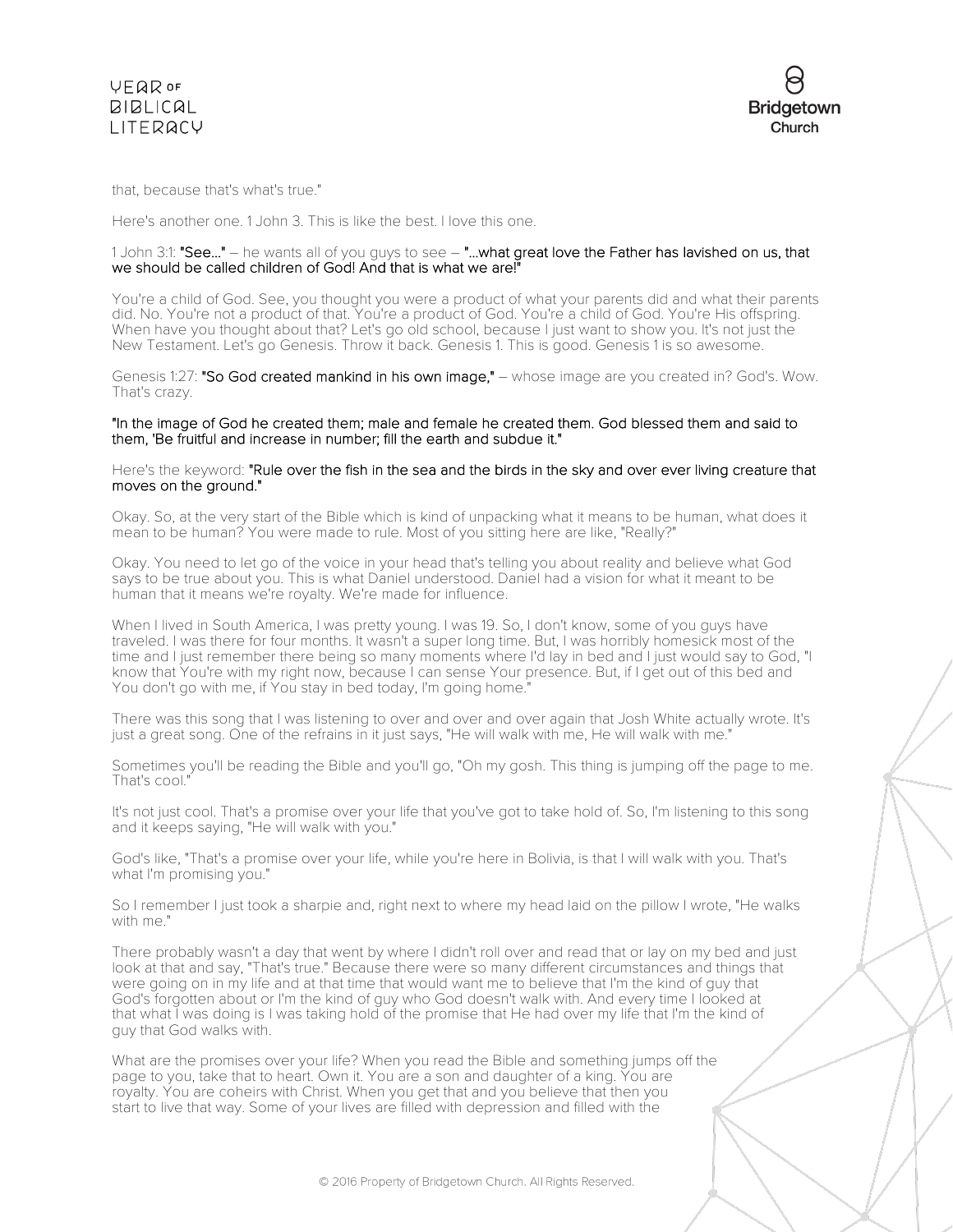

mundaneness of everyday living because you actually don't believe that what God says to be true about you is actually true. When you come down to the front and you receive prayer and somebody says, "This is a word that I have for you," don't just be like, "That's nice." Write it down. Because, there may come a day where you need it. You need it.

I have, in my Bible right now, one of my friends, Lizzy, she's on the high school leadership team, she wrote me this little letter and she said, "You know, I've been doing some listening prayer for you. Here's some things that God was telling me about you."

So, I've looked at it I can't tell you how many times. It's been in my Bible. Every time I open my Bible I pick it up and I say, "This is what's true about me," because, everything around you wants to get you to believe that that's not true about you. So, I've got to have that. Write things down and hold on to them. Go over them over and over and over again.

Secondly – not as long, I promise – practical influence. Practical influence. This is something that we can practically do tomorrow. Once you get who you are and you understand who God sees you to be and who He's made you to be, we're able to move into contentious places with incredible power and without compromising. On a super practical note, the primary place most of you guys will influence will be the place that your vocation takes you.

I really like John Mark's definition of vocation. It's this: "Vocation is your God-given identity and calling. It's your identity in Christ and it's who you are specifically."

It's your personality, it's your character, it's your likes and your dislikes. And when you bring those things together and you think about what you're contributing to the world, hopefully it leads you into some kind of career or some kind of thing, whatever it is. So, whatever you end up doing, whether it's raising children or being a good spouse or working at a tech startup or doing customer service or having a career in politics or in the non-profit world, it is there that you will most likely have your most influence. There's a difference in America between culture and cultures. Culture is the general flow of the Western world. It's the Western culture. I like how John Mark talks about it sometimes. You can go to Thailand and everybody looks like hipsters from Portland because, with globalization and with the internet the way it is, we have access to this general culture. Right?

The reality is that most people won't influence general culture. Most of us will just participate in general culture. There will be some people who do and some of you may even if you enter careers like politics or becoming a professor or you become famous for your rapping or whatever. That'd be awesome if I knew a famous rapper. So, we should be friends if you are.

But, all of us, every single person in this room, will influence cultures. Here's what I mean: wherever you have more than one person there's a culture. Some of you have realized this when you got married. You realize there's actually competing cultures, right? Some of you realize when you get roommates. You're like, "Whoa. There's 8 different cultures in this 1,500 square foot house. There's a lot of cultures here. We've got to figure out how to get along. So, though only a very select few will actually influence the culture at large, we have to remember wherever there's more than one person, there's something to influence.

I used to work at this restaurant when I was in college down in Dundee. It was this kind of wine country, French inspired restaurant. It was awesome. I worked at the deli counter. So, I was making sandwiches and spreading tapenade. Oh yeah. And putting together cheese boards. It was great. I ate a lot. And I remember I could look at the schedule and see who I was going to work with, because I always worked with one other person. So, I could see who I was going to work with and I knew what kind of day it would be.

So, if it was one guy I was like, "Oh, man. This is going to be fun. We tell stories. We have jokes. He's hilarious. It's going to be a good time."

If it was with another guy, I knew it was going to go pretty deep. We're always going to be talking about the meaning of life and all this kind of stuff. He was a really funny guy. He was always saying stuff like, "Hey, man. Don't you think one day we're going to make a robot that's so powerful that the robots will kill us and then they'll, thousands of years from now, be at a deli counter arguing about who made them?"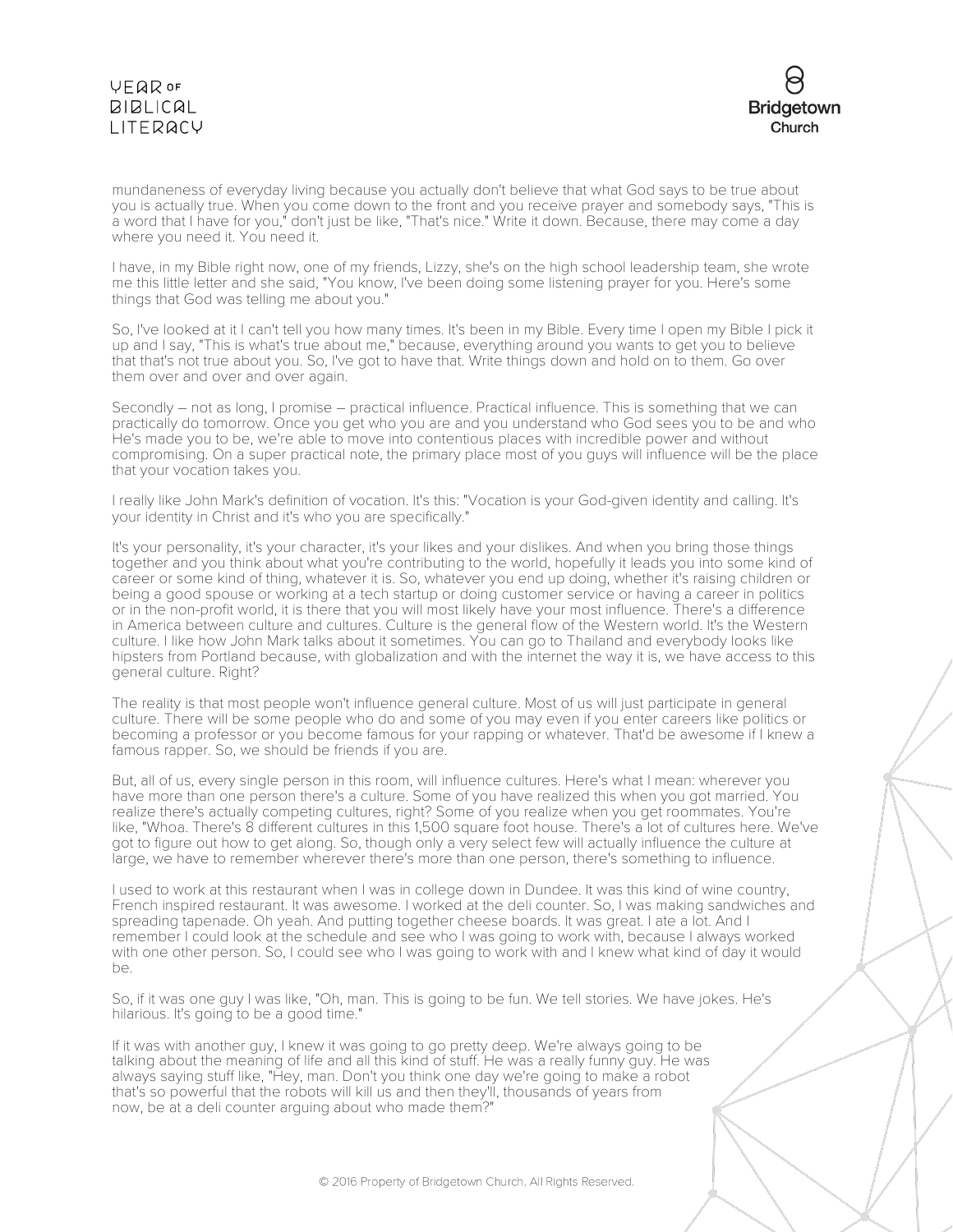

### I'm like, "Uh, yeah. That could happen."

Either way, I knew no matter who I was working with, my call as a follower of Jesus was to influence that culture; to be who I really was in Christ in front of others. That's what influence is. And this is what we see with Daniel. He makes the best of every situation that he finds himself in.

So, these aren't necessarily from the text, but these are things that I've been praying about for you this week and I think it's for Bridgetown. Some practical ways for you to influence the cultures that you're a part of. The first is this. Write these things down, please. Especially you, 7 p.m. Write these things down.

The first thing is this: faithfulness. Faithfulness. You want to practically influence? Be faithful. Your yes is yes and your no is no. So, in order to do that, you have to think about what you've already committed to and what you've already said yes to so that you know what you need to say yes to and what you need to say no to. Think through, beforehand, what you can do and then say yes to it or say no to it, whatever it is. It's revolutionary. This will change the world. If you do this, you will set yourself apart from so many of your peers, especially as millennials.

Something that's going to help you to do this is to keep a calendar. Okay? So, if you don't have a calendar – at the 5 p.m. everybody laughed because they all have calendars. It's silent right now because you don't have a calendar. You need a calendar. Okay? So, get a calendar. And here's what's crazy about calendars. It's awesome. You can put in that calendar what you've said yes to and then, what that day comes, you click on it and it pulls up, "These are things that you've said yes to," so you can do them.

That's pretty awesome. So, you can actually do what you said you were going to do. So, keep a calendar. Right now. "Ah, I've never used that app before." Use it. Okay? Use a calendar. If something truly does come up and you can't make it to what you said you were going to be able to do, do not text that person. Call them. Okay? I'm so sick of this. Like, so many people – this happens all the time with people that I work with. It's like, "Oh, sorry. Can't make it. Sorry man. I'm doing this thing." Send.

#### I'm like, "Come on. Are you serious?"

What we're called to as Christians is to move into relationship with each other and not distance each other with a text message. So, call the person and tell them, "Here's actually why I can't make it and I need you to understand that I'm sorry about that. I know I committed to this, but I just want you to know that I care."

#### And, when you make phone call, it says, "I care."

Okay? Because, your honor is on the line. If you believe yourself to be royalty, then you've got to behave like royalty. When you sneak out the back of a commitment, what you're saying is that you don't actually believe yourself to be all that great. It says a lot more about you than anybody else. And, as followers of Jesus, we are that great. This is who we are. We were made to be royalty.

Okay. That's the first one. Second one is this. Write this down. Followers of Jesus influence by celebrating the strength of others rather than being threatened by it. Celebrating the strength of others rather than being threatened by it. If you are getting all of your affirmation needs met by God, then you can praise anyone. See, some of us have bought the lie that if someone else is winning it means we're losing. That is a lie. Economically and socially there's only so much to go around. "In order for me to get blessed, we have to take it from other people and get it to myself."

This mentality has seeped into the way that we see each other's giftings. For them to have that anointing or that gifting means that I can't have it and it's a lie that, as Christians, we cannot believe. When God is your provider, when He's your creator, He has given you an identity of coheir with Christ. So, what Christ inherits, you also inherit. That is so revolutionary. So, you're able to celebrate others because you know what God thinks of you and, because God isn't a respecter of other persons, if He did it for them, He'll do it for you. Just ask. You can celebrate their strengths. You can honor them.

By the way, people who live with this sort of mentality are just more pleasant to be around and probably get promoted and honored more than others who have selfish mentalities. Okay.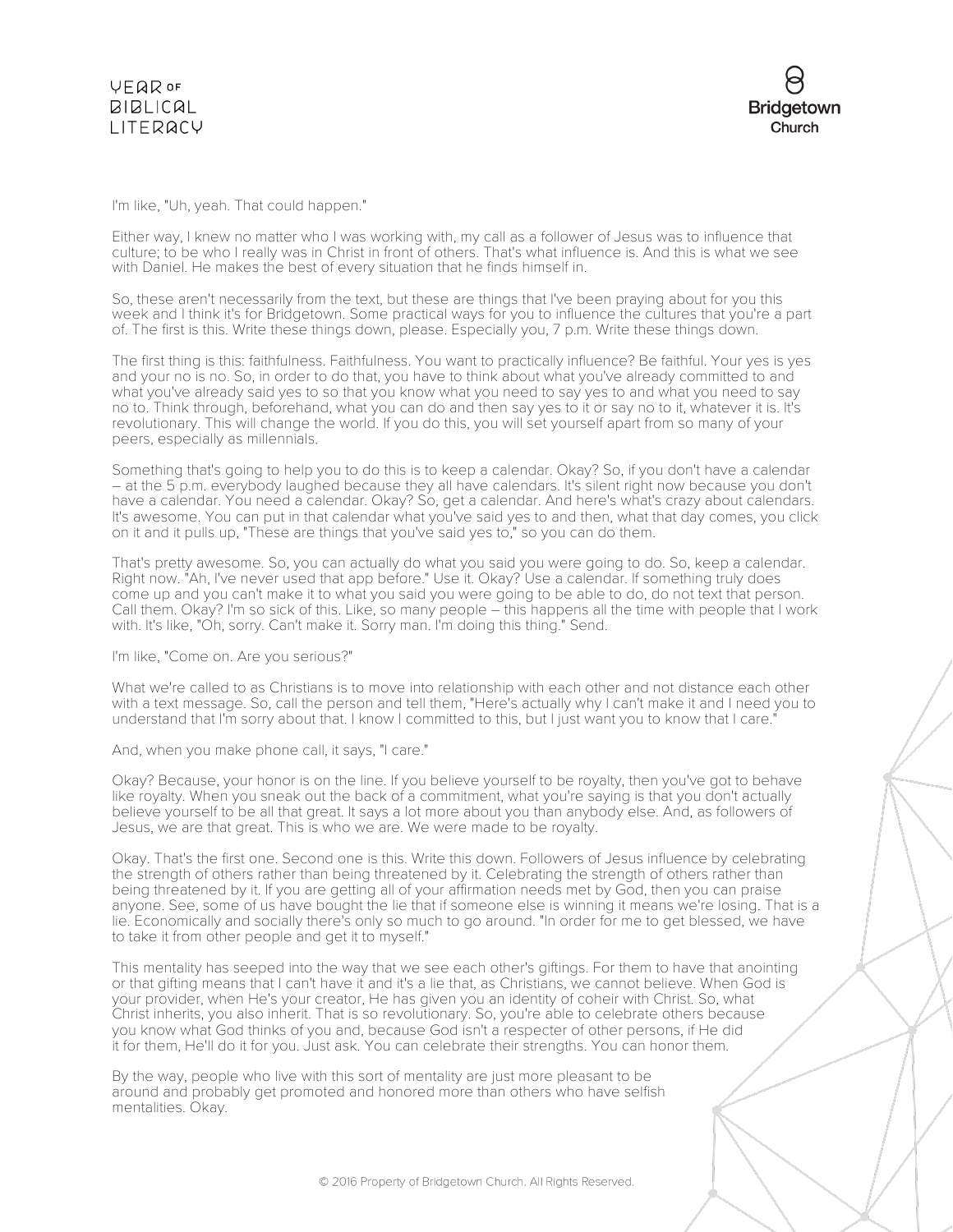

Lastly, practically, don't suck up. Alright? If any of you learn anything from social media, it's how to suck up to the people that you're scared of. Do not suck up. Why? Because a suck up is someone who believes their entire fate is in the hands of another human or group of humans. Okay? And is that true for followers of Jesus? No. Our fate is not in the hands of others, it's in the hands of God. So, don't do it. Notice how Daniel never sucks up to the king. As you read through it, he just never does. He treats him as royalty and he gives him the tough truth about his dreams.

Normally, this sort of bad news about the crumbling of a kingdom would insight anger, but Daniel is honored and God is praised. So powerful. It's incredible. For some of you, the places that you work, there is a right opinion to be had and that right opinion will get you places. If you suck up to the right people, if you say the right things, if you agree with the right people who are in power, then you'll get somewhere. But, to give into that temptation is to reject your identity as a child of God and to fear man.

See, we are called to the truth. Jesus says, "It's the truth that sets us free."

So, we have to be people who actually then continue to live in that truth. Think about this: when the children of family do well – right now, all I can think about is the Mannings. Payton Manning and his brother and everything. Football fans out there? Not many of you. Anyway, when you have two awesome quarterbacks that come from your family who go on to win super bowls, your family is freaking honored. Alright?

So, when the children of a family do something that's honorable, the family gets honor. It's the same way in the Kingdom of God. When you do awesome stuff, God is honored. We are not our own. We belong to him. So, what we do and how we do it matters a ton.

Okay, lastly, because I'm running way out of time, my last point is this: Daniel derives his influence from God's presence. We get our influence from the presence of God. This is the most important God. If there is one thing that you can do tomorrow that will change everything, it is creating space in your life to be in the presence of God and His Scriptures and hear what is actually true about you in the situation you're facing. That, alone, if you just take time in your calendar – here you go. You can use your calendar. This is actually what Daniel did. He had fixed times of prayer throughout the day and he opened his window so that people would even see him. "That guy is a man of God."

If you do this, if you set times aside in your day to actually hear from God and listen to Him, it will radically change everything. Flip over to Daniel 2:17. We've got to think about this for a minute.

### It says this: "Then Daniel returned to his house and explained the matter to his friends Hananiah, Mishael, and Azariah."

What's the matter? Well, King Nebuchadnezzar wants to kill all the wise men.

#### "He urged them to plead for mercy from the God of heaven concerning this mystery, so that he and his friends might not be executed with the rest of the wise men of Babylon. During the night the mystery was revealed to Daniel in a vision."

Okay, what do you think he's doing when he gets that vision? The king's issued this decree. "You're going to die because the thing that you have, this wisdom, it's not working for me." Somehow, Daniel buys some time. He's never prayed this hard in his entire life. But, is he asleep? There's no way. There's no way that he's asleep. Daniel's awake interceding probably all night long waiting to hear from God because his life and the lives of his friends are on the line. It is precisely in this low moment that an opportunity arises for influence because of his value for the presence of God.

You see, here's what the fear of man does in this situation. The fear of man instantly resorts to reason. So, you're trying to figure out, "How can I finagle my way out of this situation? They're trying to kill us. Listen. Hey, King. I'm not that wise. Those guys are pretty wise. I've never really been a wise man. That's not really who I am. You don't want to kill me. You want to kill them."

Instantly, what does the fear of man do? It creates separation and it says, "Hey, I'm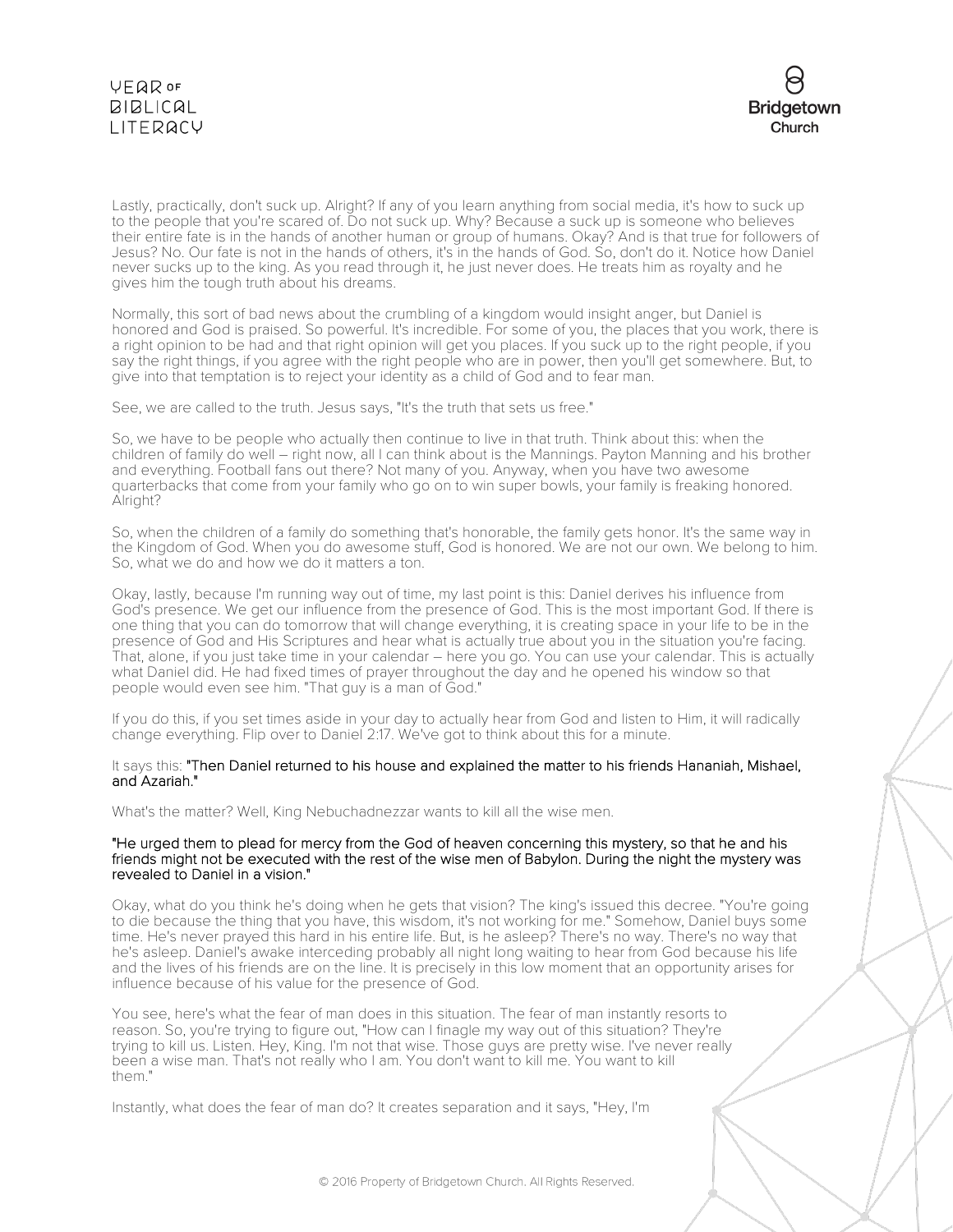actually distancing myself from my community."

This is what the fear of man does to you always. But, when you value God's presence rather than fearing man, you resort to finding solutions from time with Him rather than your own thinking about the matter. You see, there's a very real truth that wherever you turn when everything falls apart will show you what you trust in most. So, when the deal goes south, where do you turn? When the divorce is imminent, what do you do? When the kid you've worked your entire life to feed and house and clothe and raise is now on drugs and spitting in your face, what do you do? When the dreams that you had for your business just remain that, dreams, and nothing actually comes to fruition, what do you do?

Daniel is the kind of man who was shaped by dependence on God and to God's reality rather than the very sensible reality of what's in front of him. This is where our influence comes from. Choosing, in the difficult moments of our vocations, to set time aside, to be quiet, to have a piece of paper in front of us and to know the promises of Scripture. Sometimes you're sitting there and some of you will go home and be like, "I'm going to do what Alex talked about. I'm going to just be quiet," and all you're thinking about is Pokémon Go. Like, that's it. You're like, "What?"

Okay. Are you marinating your mind and your heart in the promises of God and what God actually says is true about you? This is why we read the Bible. We don't read the Bible because you're like, "Hey, you know what I did in a year? I read that whole freaking book."

No. We don't do it because of that. We come to the Bible because in here there's life. In here there's truth. In here there are words about you and your life that will radically change the way that you live. So, when you go to listen, guess what God's going to bring up? "Remember what I said? It's actually true about you. Remember this situation? I have something to say about it. Now you're here, you're poised and you're ready to listen."

See, the Holy Spirit is your greatest asset because, while everyone is working with conventional wisdom, you have access to the imagination of God. Daniel is constantly brining God's imagination into the public sphere. I heard this great story. I was talking with a buddy of mine. I can't share the details of this story as far as the company or the person. Anyway, he was talking about this person. I was telling him about this message and he was like, "Dude. I have this great story. There was this guy. He worked for this company. Anyway, there's this problem that this company is having in solving this logistics issue. Right? He's not really on the committee, but he overhears what's going on and God speaks to him and he all of a sudden has this idea in his heart."

He's like, "What? If they did that, that might actually work." But he's like, "You know, this isn't really my committee. It's not really my place to speak. But, I just can't shake this. Is it from God? Maybe it is. But, I don't know that they thought of this."

He shares it and they go, "Oh my gosh. We've never thought of this before."

It solves their problem. So then they say, "Hey, listen. I know that you haven't been on any of these committees, but what do you think about joining them?"

They start brining him in for these various projects so that he can actually then listen to God and tell them what they should do. So, all these various projects. He just, beforehand, says, "Okay. Here's the problem, God. I don't know if you want to say anything."

Sometimes He does, sometimes He doesn't. But, oftentimes, God will speak. And he thinks, "This is an idea that I've just never had before. It's not my idea. I'm not that smart. It must be from the Lord. So, let's share it."

So much so he's done this that the guys around him started saying, "Hey, are you going to do that Jedi mind trick thing again? You know?"

Crazy. Right? So, here's an idea: before your next business deal, before whatever you do for business, the next deal that you have, what if you prayed? Maybe you do. If you do, awesome. Or, here's a really good one: what if you ask God what He thinks about your kids? And whatever comes to mind, you tell your kids. See, that could shape a child's